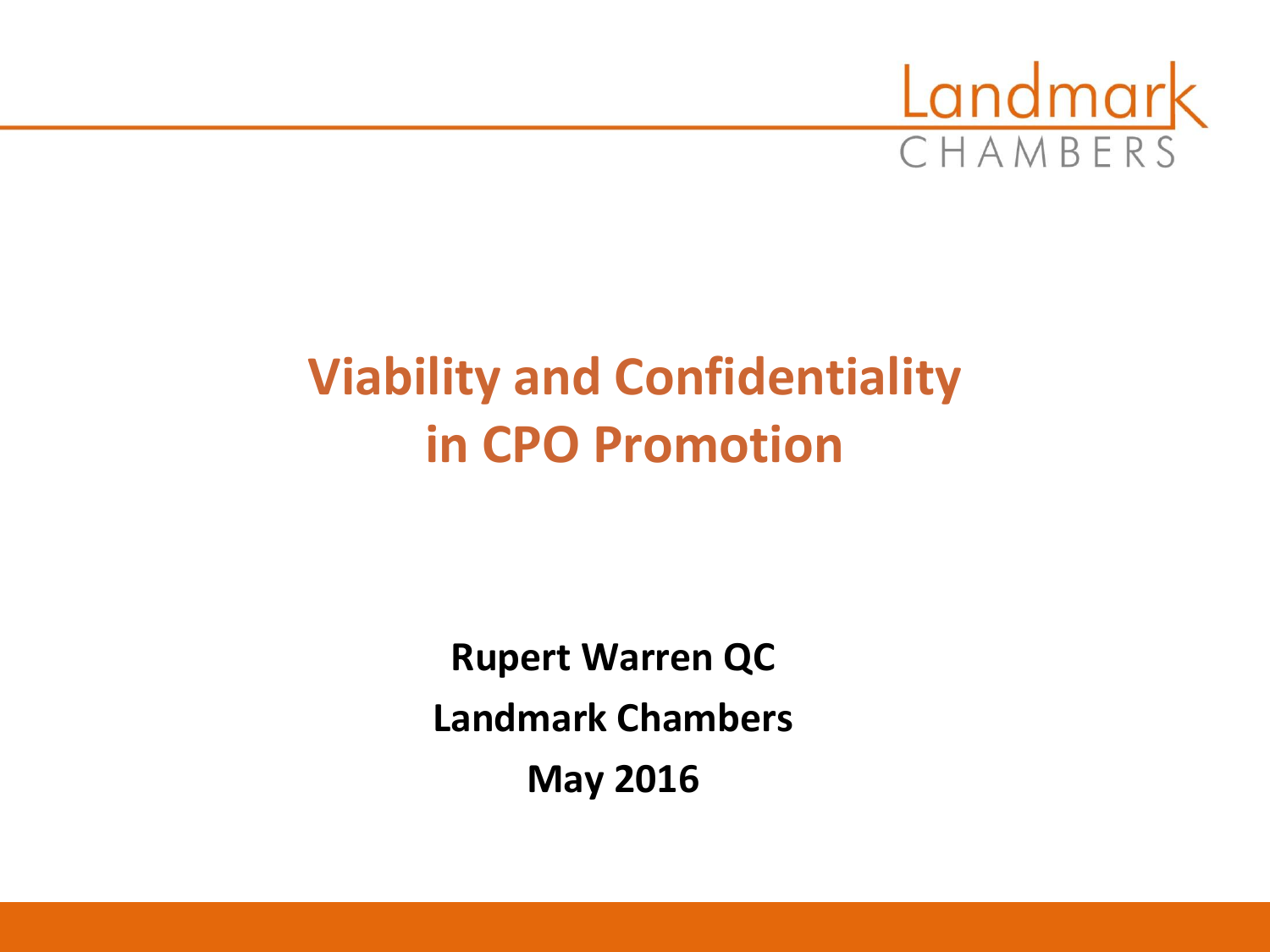# The Development Agreement as it often appears at a **CPO inquiry**

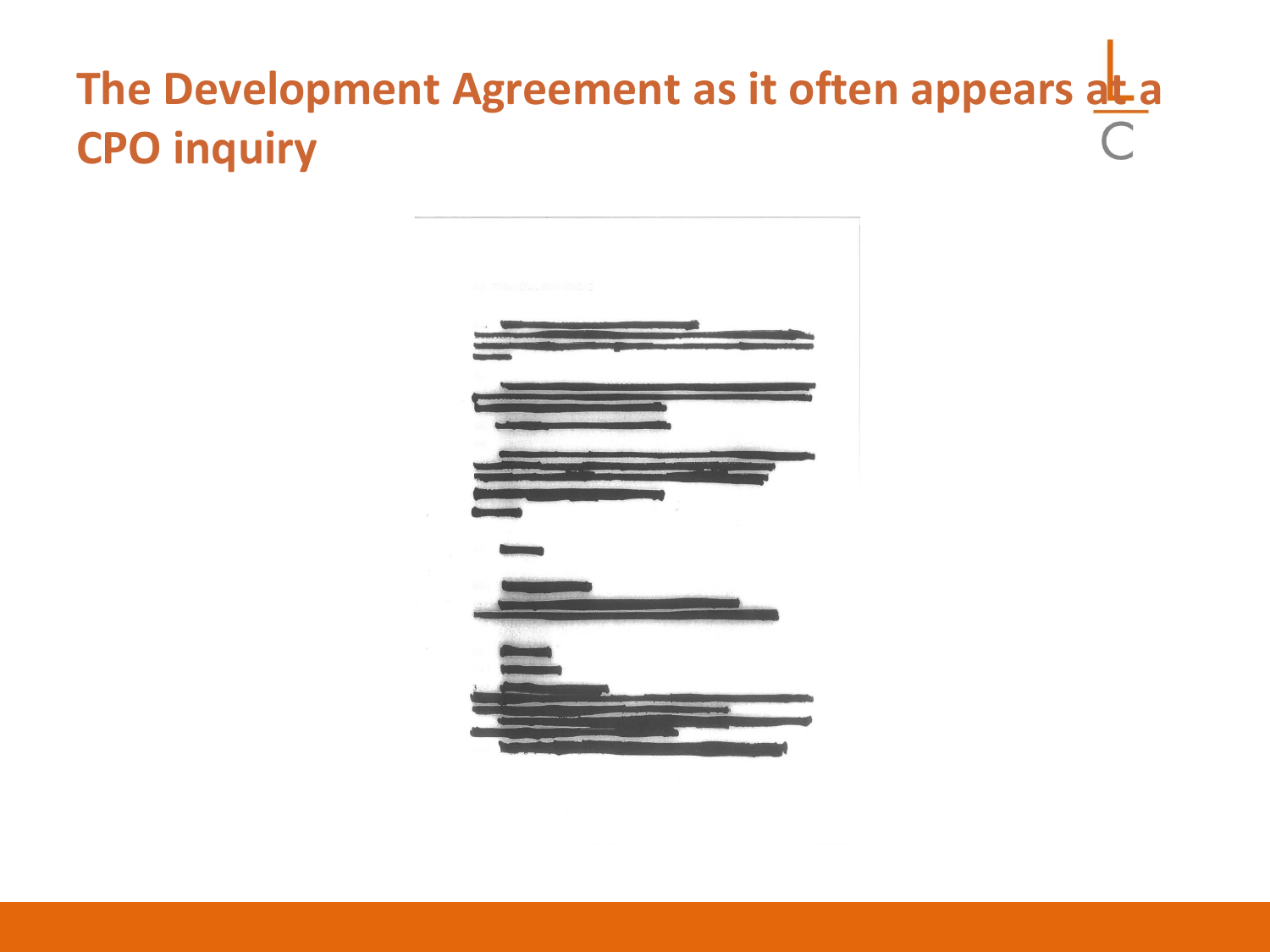## **The main issues**

- What is the main legal and policy framework within which the issue of viability/confidentiality is considered?
- What do recent examples tell us about the way the Secretary of State approaches the issue?
- What are the main practical lessons for structuring a project which may require CPO/ what areas should be scrutinised by objectors or those assessing a CPO scheme?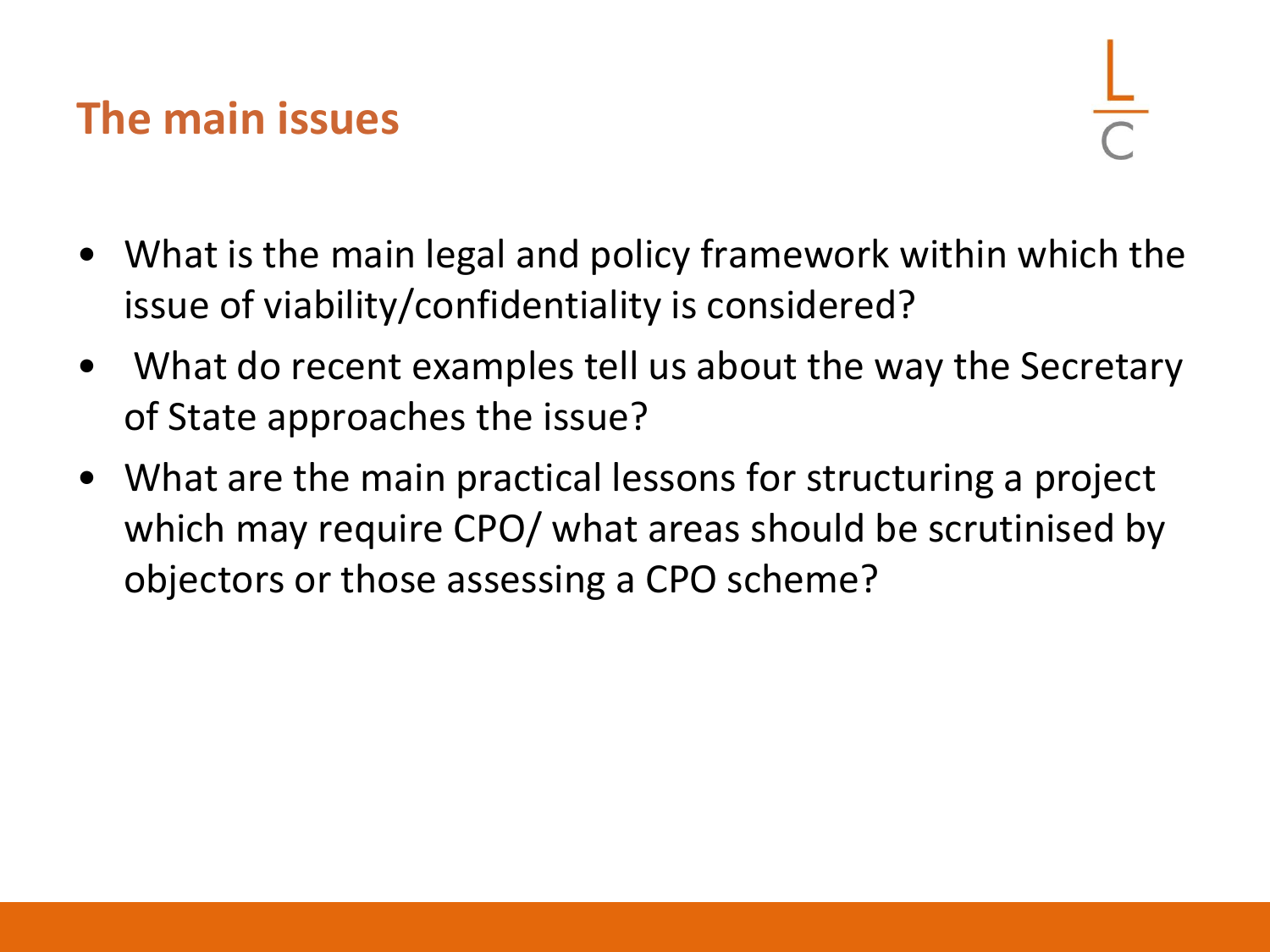# **The legal and policy landscape**

Legal requirements: duties on the Local Authority, not the developer

- Environmental Information Regulations 2004 with the Aarhus Convention behind it
- Local Government Act 1972
- Common law rights of councillors to see material

Policy requirements:

• Paragraph 14 of the DCLG October 2015 CPO Guidance, *General Overview*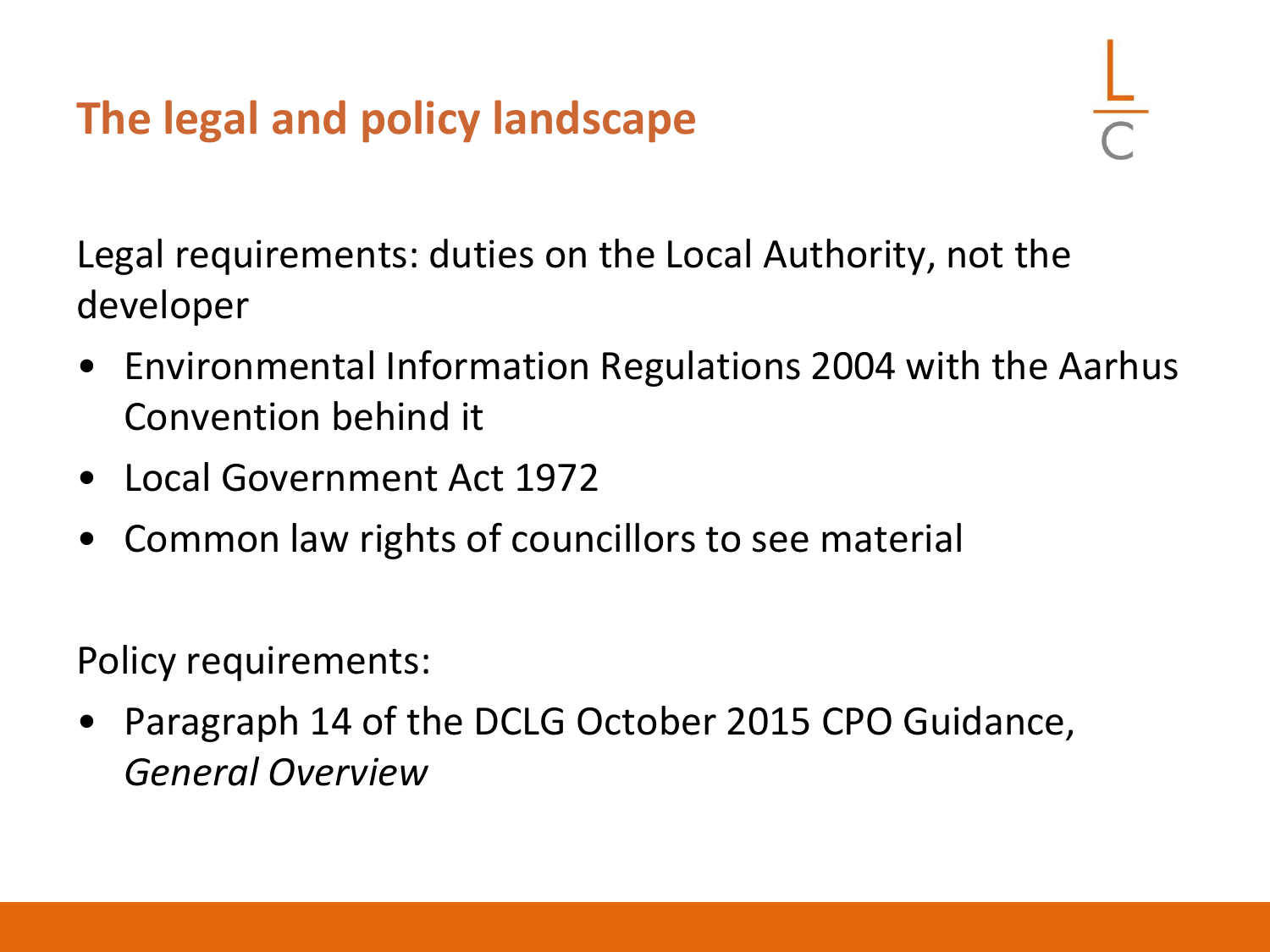

• Environmental Information very widely defined, and will usually include viability/deliverability material: see reg 2(1):

"information in written … form on –

(c) Measures (including administrative measures) such as policies, legislation, plans, programmes, environmental agreements, and activities affecting or likely to affect the elements in (a)

(e) cost-benefit and other economic analyses and assumptions used within the framework of the measures referred to in (c) "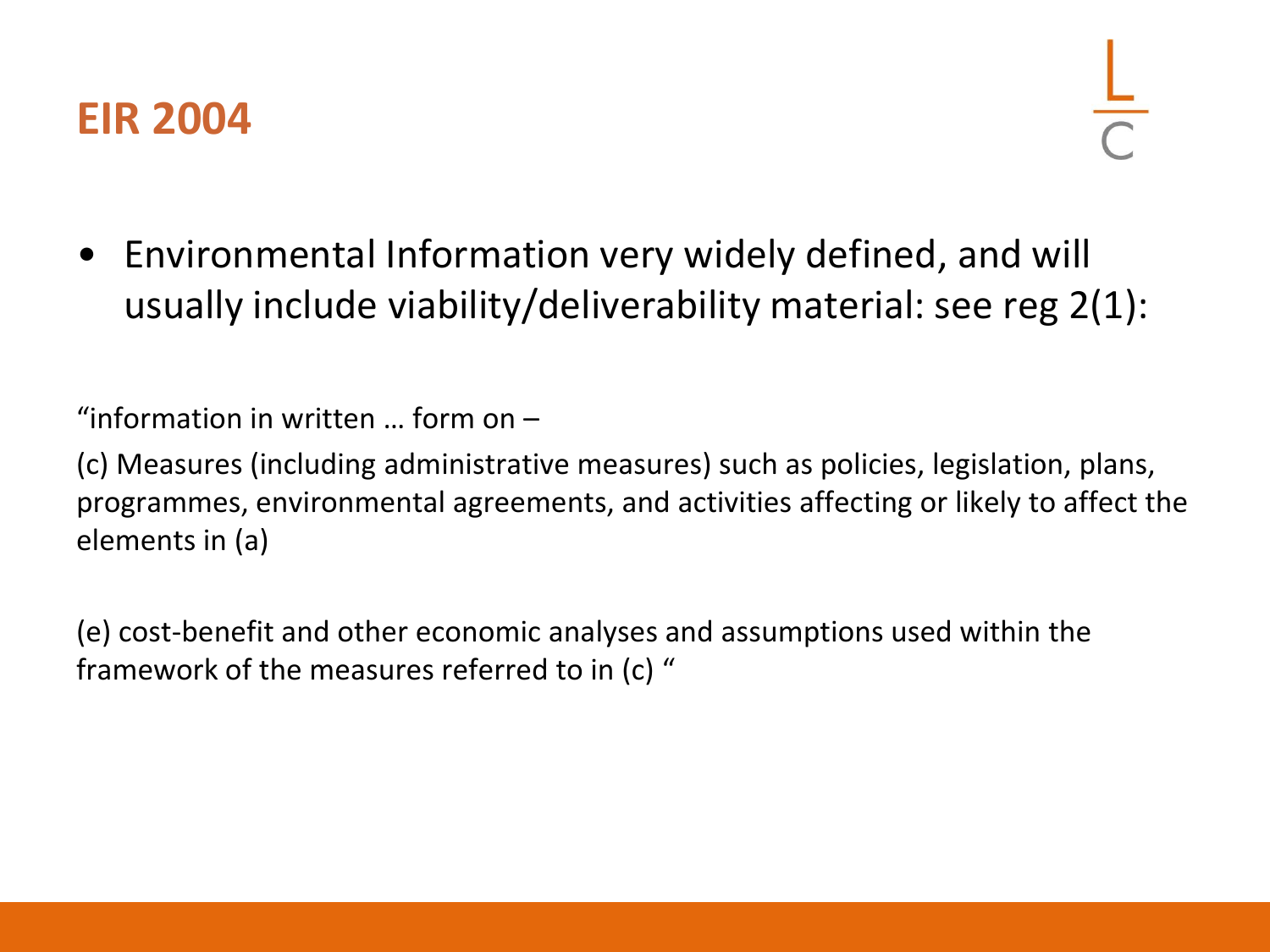# **The commercial confidentiality exception in the EIR**

- The duty to disclose: reg 5(1)
- The exception: reg  $12(5)(e)$ :

"For the purposes of paragraph 1(a), a public authority may refuse to disclose information to the extent that its disclosure would adversely affect –

…

the confidentiality of commercial … information where such confidentiality is provided by law to protect a legitimate economic interest"

This reflects art 4(4) Aarhus Work assessing the FV of CPO schemes in principle should fall within the exception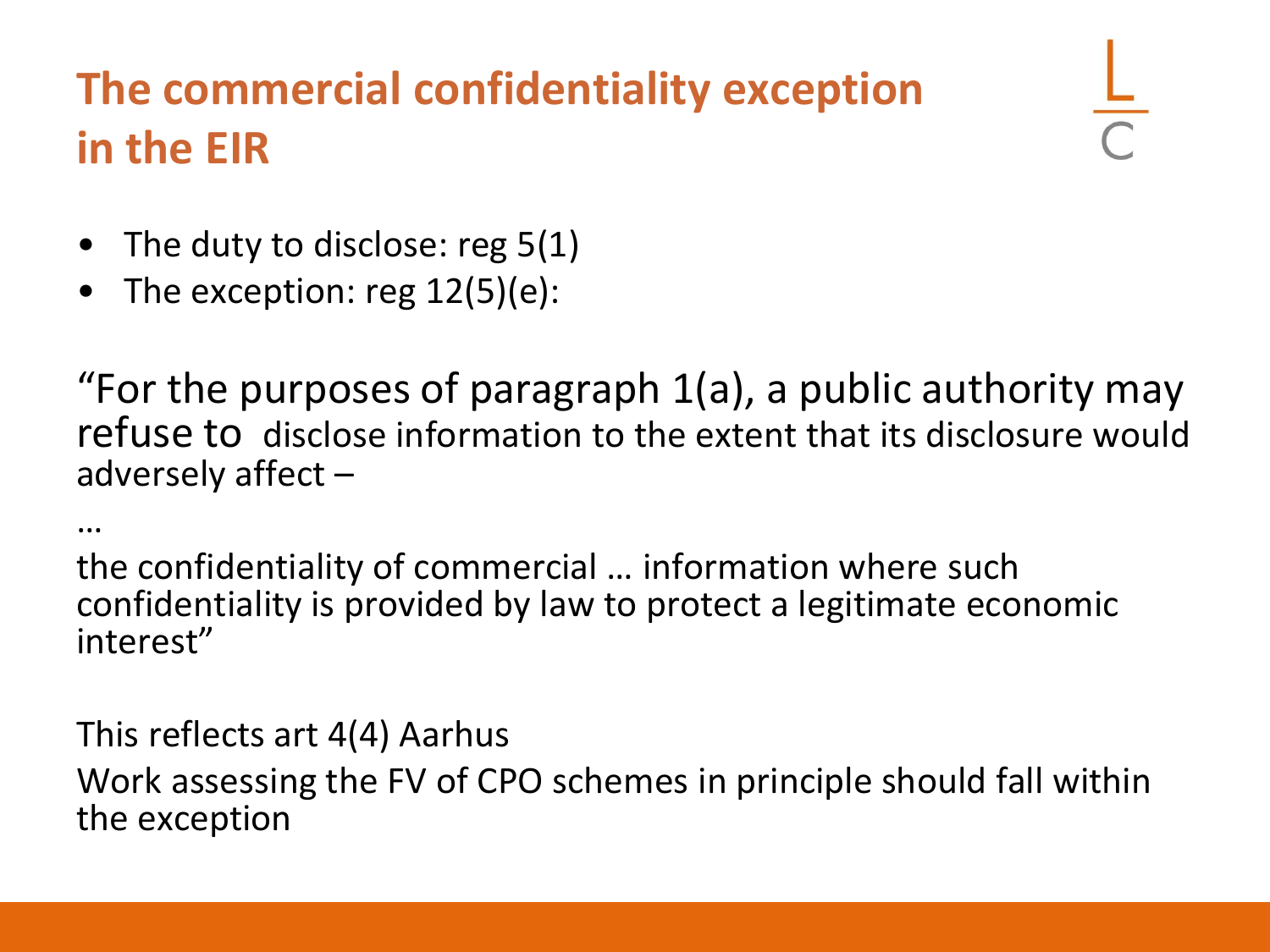#### **More detail**

- The information must have the quality of legal protection: see s.4(1) of the FIA 2000.
- Viability assessments submitted to a local planning authority fall within the ambit
- There remains an overarching public interest test (see general rider to art 4(4) Aarhus) – fact-sensitive and may depend on where the main value drivers/risks are in a scheme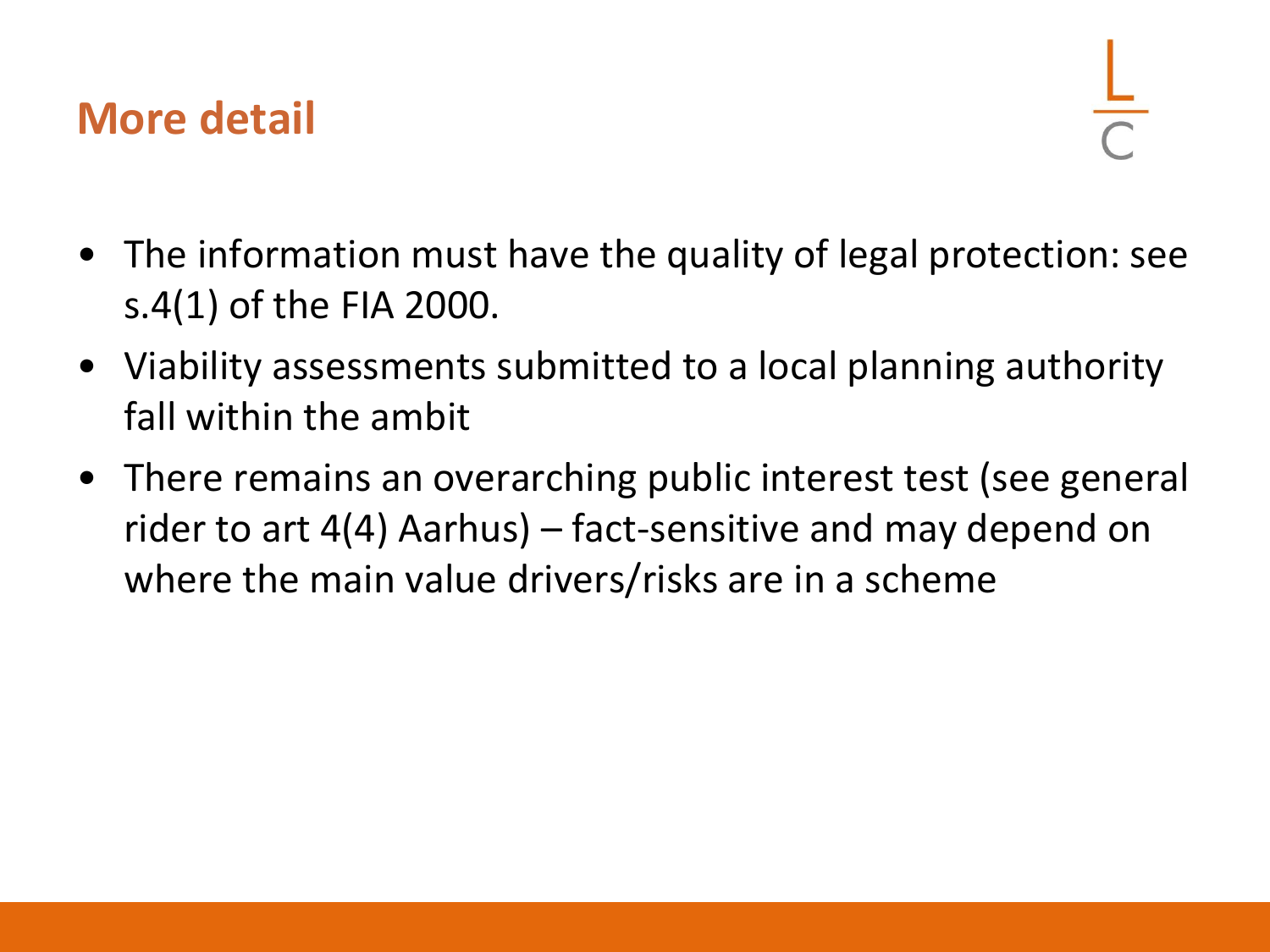# **Recognition in UK Courts that viability assessments are confidential**

**R(Bedford) v LB Islington & Arsenal FC [2002] EWHC 2044** at [81]: "*perfectly obvious that [the FVA] was assessed as confidential on a reasonable basis"*

#### **R(Perry) v LB Hackney [2014] EWHC 3499 (Admin)** 24 October 2014:

- Whether the FVA submitted on a planning application was confidential – yes:[48] to [70] – acceptable for officers/external assessors to sift and evaluate
- Whether s.100B, D of the LGA 1972 gave councillors a right to see the full information  $-$  no: [86] to [95]
- NB the more involved question of excluding public view of papers before the Council, if it has an interest in the land: s.100L LGA 1972 and Sch 12A Pt 2 para 9 of LGA 1972.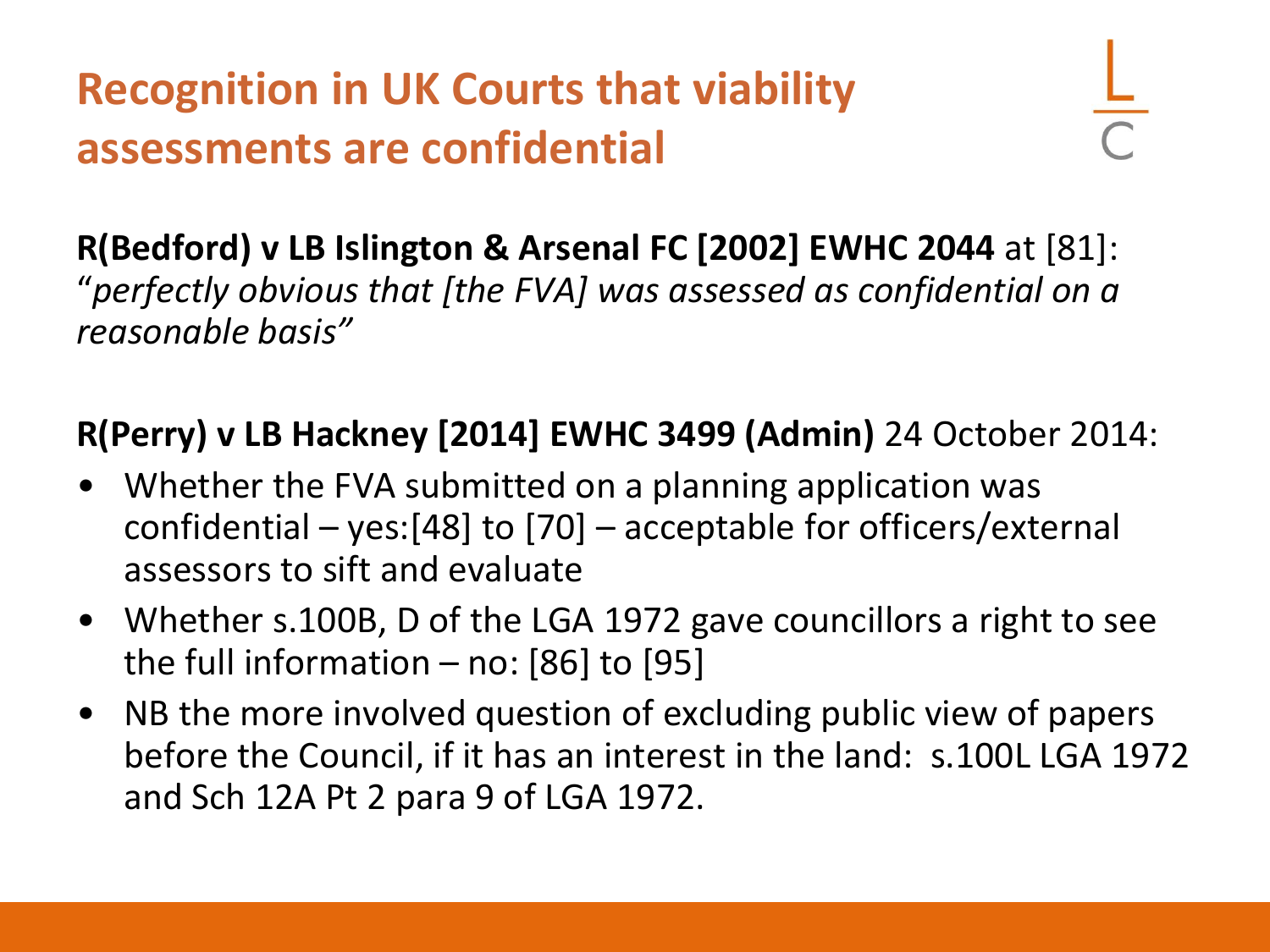# Where two or more local authorities are involved: L **Luton v Central Bedford**

In *R(Luton BC) v Central Bedfordshire Council* **[2014] EWHC 4325 (Admin)**, Holgate J held (at [164] to [196]:

- Fairness in the planning process is not confined to considering objectors and local authorities but has to respect the position of the applicant as regards confidentiality
- The decision-maker needs to be able to examine such matters with applicants in a confidentially-sensitive manner
- Even if there was an agreement between authorities to share information on key points, any such "special position" did not on its own give rise to a legitimate expectation or unfairness to the 2nd authority.
- Stressing the "fact-sensitive" nature of these points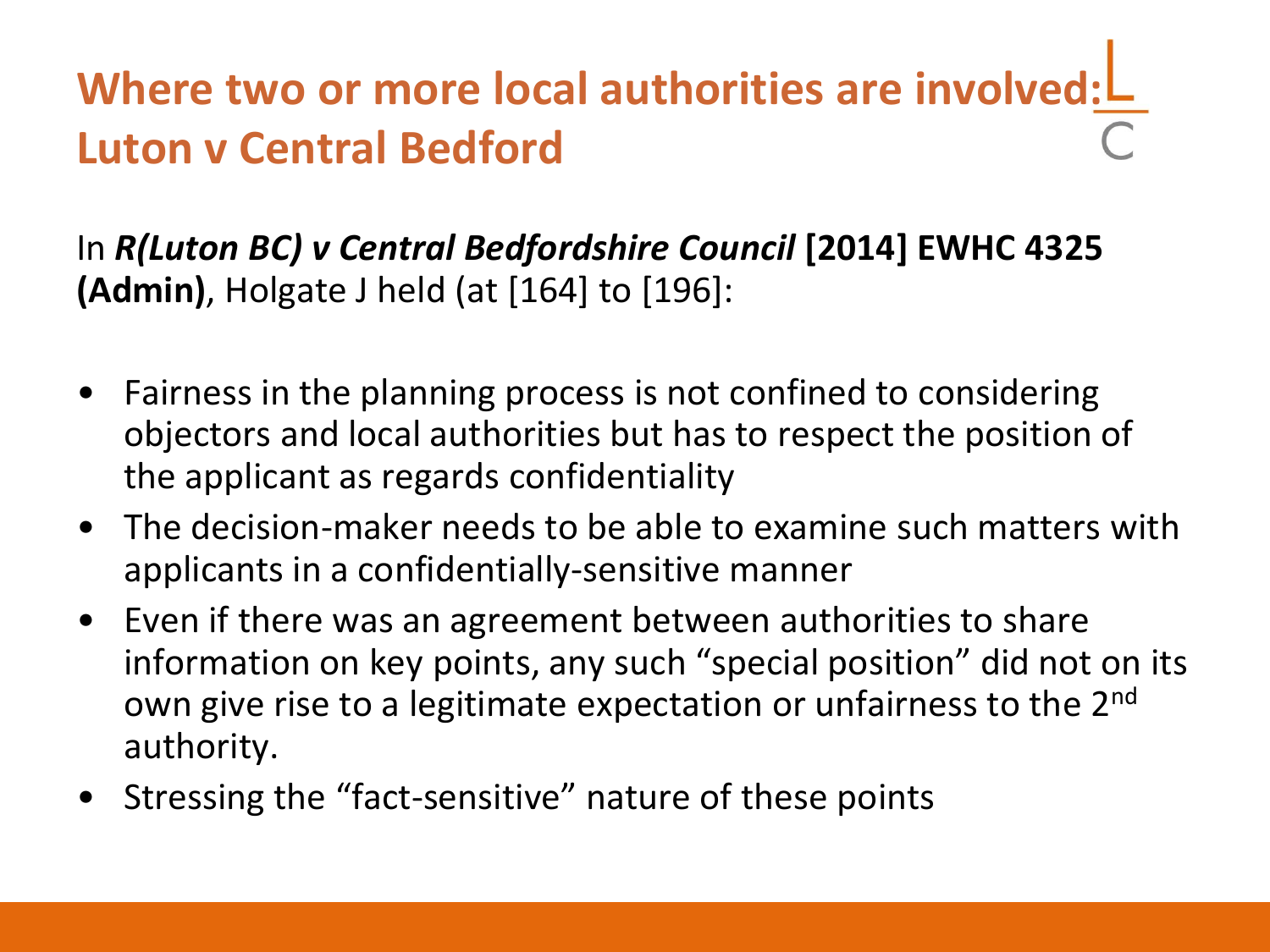### **Summary: legal issues**

- Commercially-sensitive material in FVAs is likely to be deemed exempt from EIR and LGA disclosure
- At the planning application stage of a CPO project, if inputs/FVA are partially or wholly disclosed, their confidentiality might be waived
- LGA rules where in JV or DA arrangement with one or more local government bodies need to be carefully scrutinised, but overall the balance lies with greater rather than lesser confidentiality in this field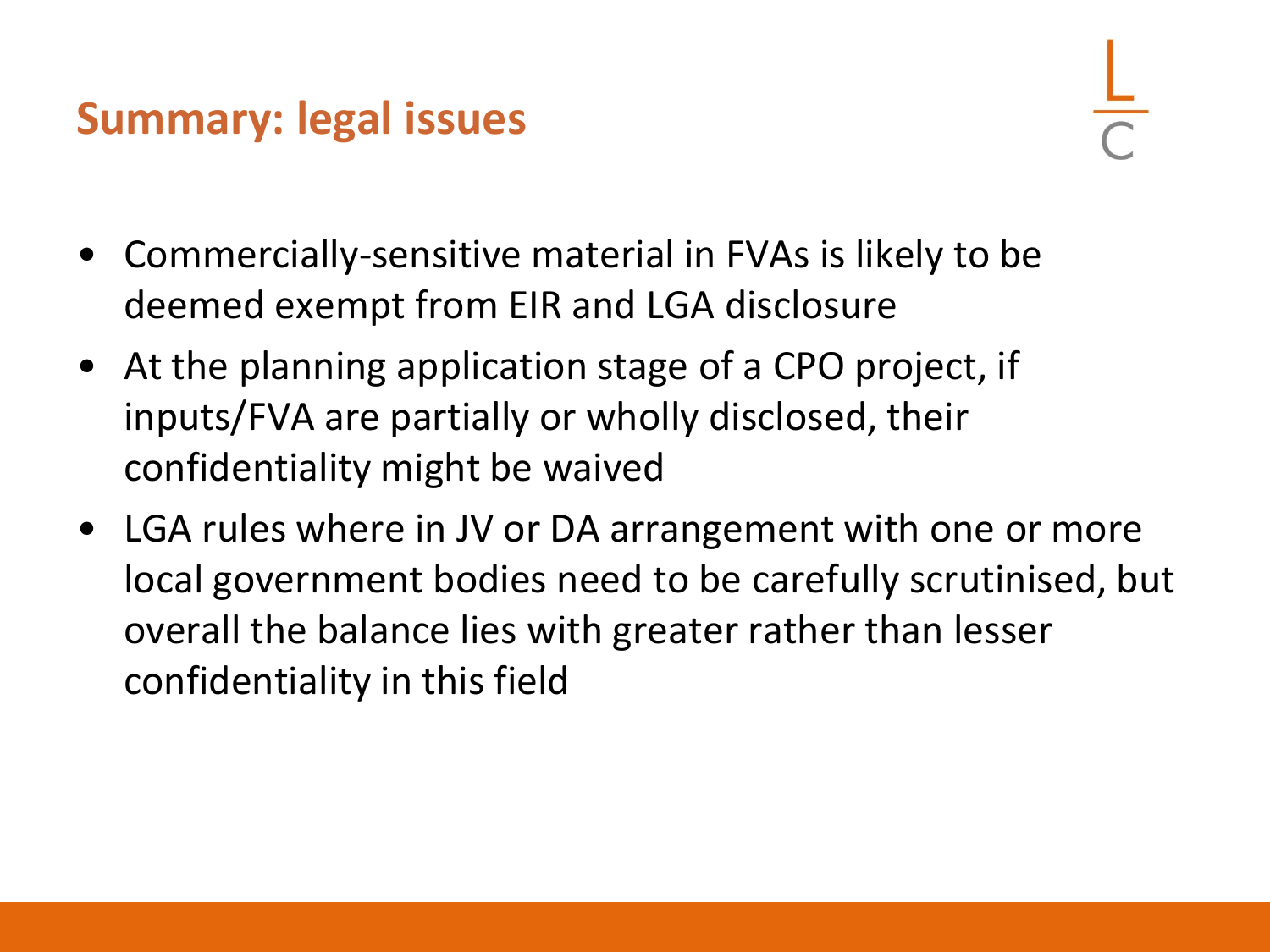# **Policy: DCLG guidance on CPO**

October 2015, replacing Circular 06/2004 Para 14 of *General Overview:*

In preparing its justification, the acquiring authority should address:

- **a) Sources of funding** the acquiring authority should provide substantive information as to the sources of funding available for both acquiring the land and implementing the scheme for which the land is required. If the scheme is not intended to be independently financially viable, or that the details cannot be finalised until there is certainty that the necessary land will be required, the acquiring authority should provide an indication of how any potential shortfalls are intended to be met. This should include:
- The degree to which other bodies (including the private sector) have agreed to make financial contributions or underwrite the scheme; and
- The basis on which the contributions or underwriting is to be made.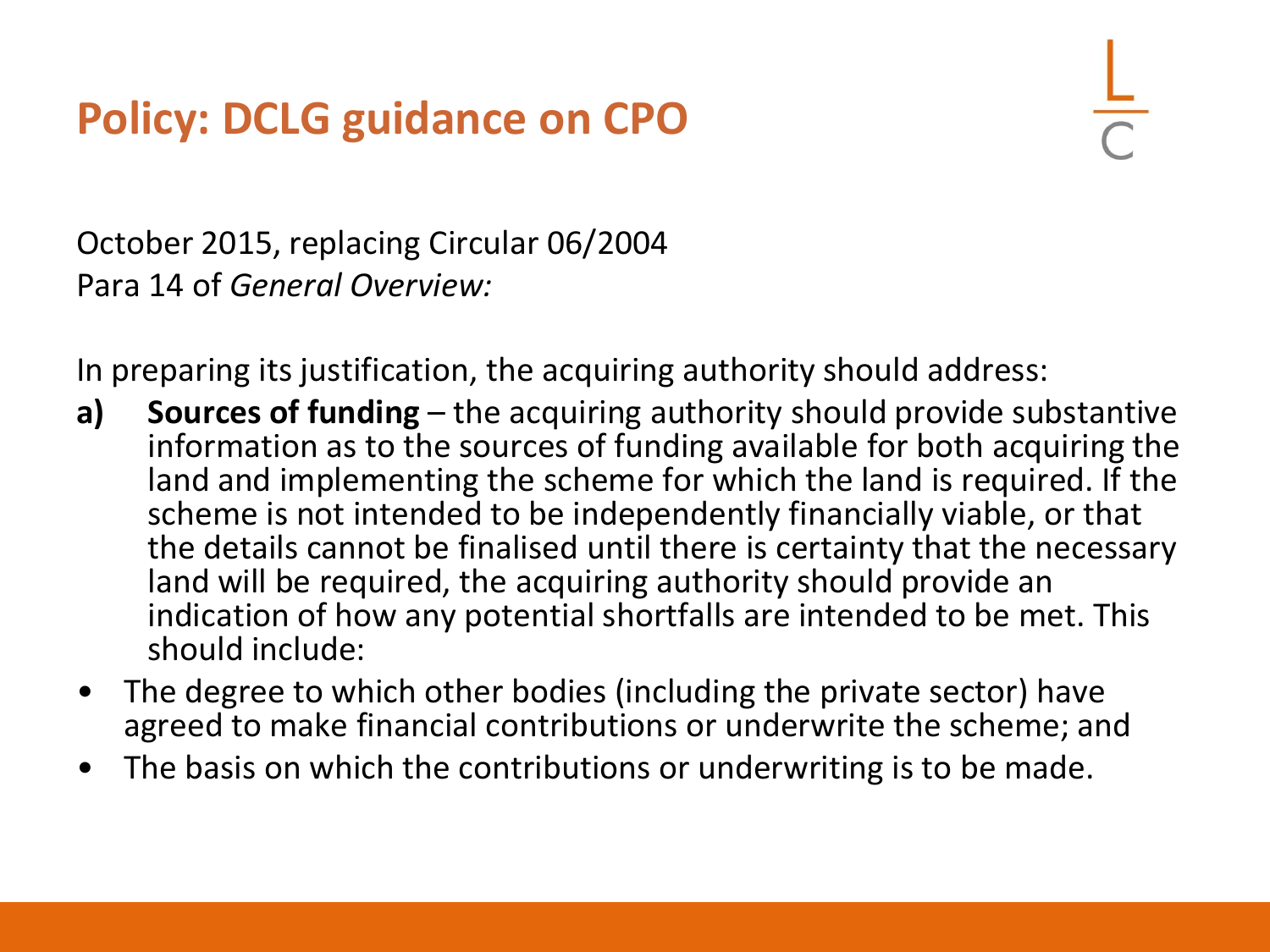## **Para 14 continued**

 $\mathcal{U}$ 

b) **Timing of that funding** – funding should generally be available now or early in the process. Failing that, the confirming minister would expect funding to be available to complete the compulsory acquisition within the statutory period (see section 4 of the Compulsory Purchase Act 1965) following the operative date and only in exceptional circumstances would it be reasonable to acquire land with little prospect of the scheme being implemented for a number of years

Evidence should also be provided to show that sufficient funding could be made available immediately to cope with any acquisition resulting from a blight notice."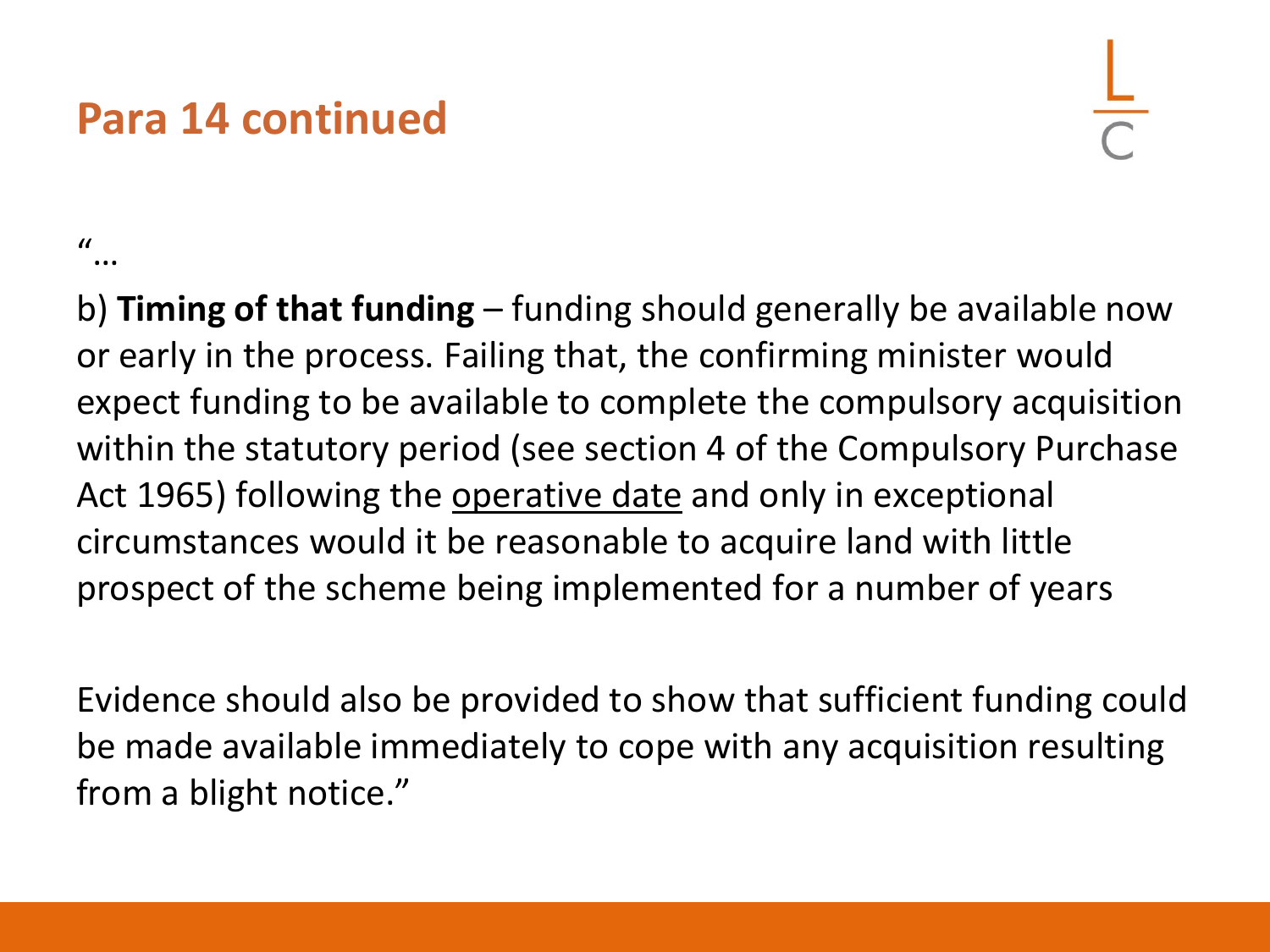**Materially different from 04/06?**

- Paragraph 13 still refers to a greater burden on the AA if they cannot show that all the necessary resources are likely to be available to achieve the outcome within a reasonable timescale
- Most cases involve DA with well-funded private sector partners, so "sources of funding" can be relatively easily demonstrated
- The new wording "*the basis on which the contributions or underwriting is to be made"* might provide more scope for disclosure of the DA's conditionality or triggers.
- The wording "now or early in the process" also might raise evidential issues about the DA funding and process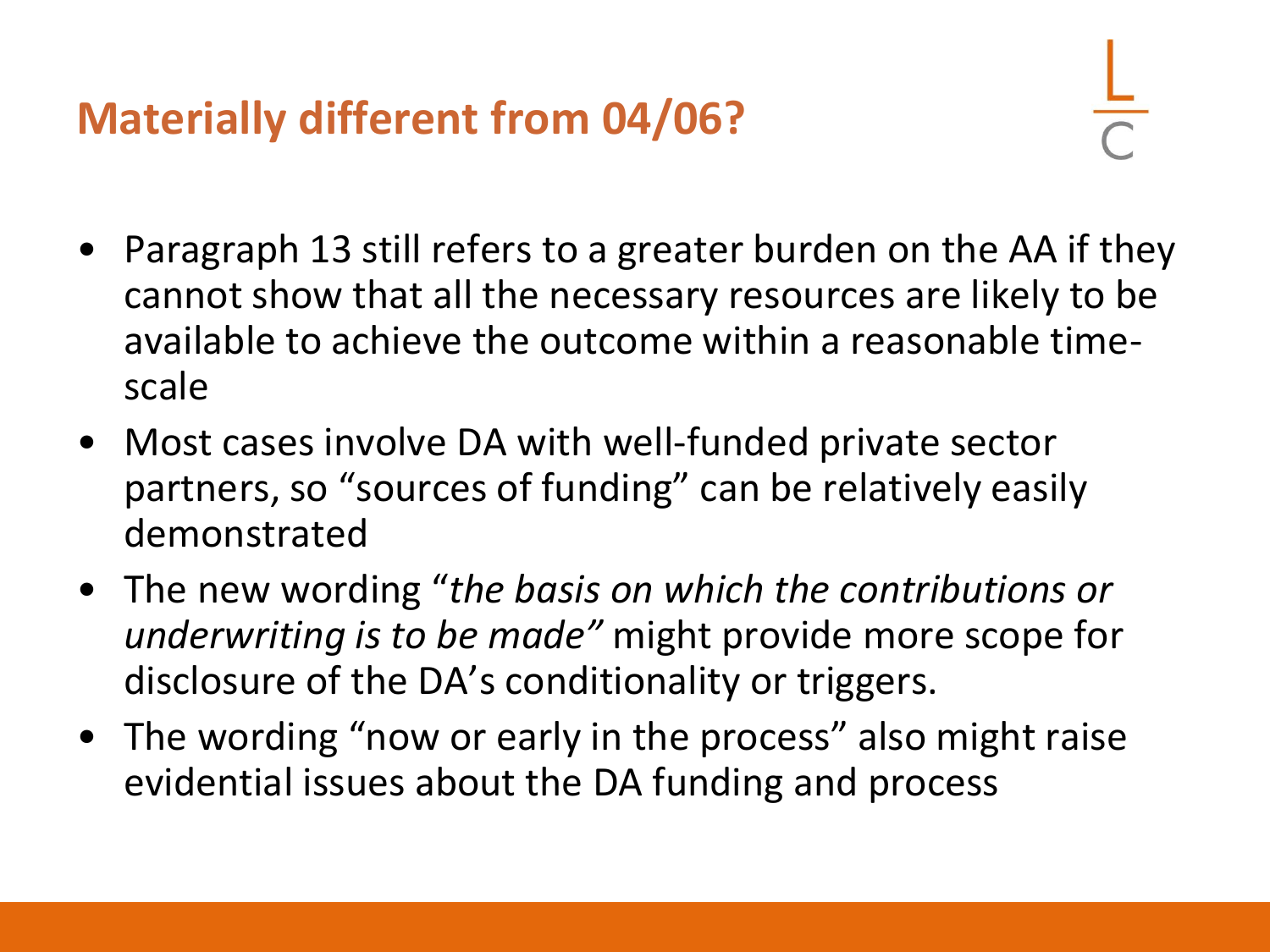#### **Examples**

# **1. Croydon** (NPCU/CPO/L5240/73807) See DL 15, IR 7.20-7.31 NB – pre 2015 DCLG Guidance

- The key point was that although the Viability Review showed that the profit on cost and development yield would be lower than a speculative developer would be likely to accept, the developer would not sell the scheme but retain an ongoing interest.
- The investment/development/management structure of the project will be important to showing that the scheme will come to fruition even if the AH is low and the return unacceptable to some parts of the market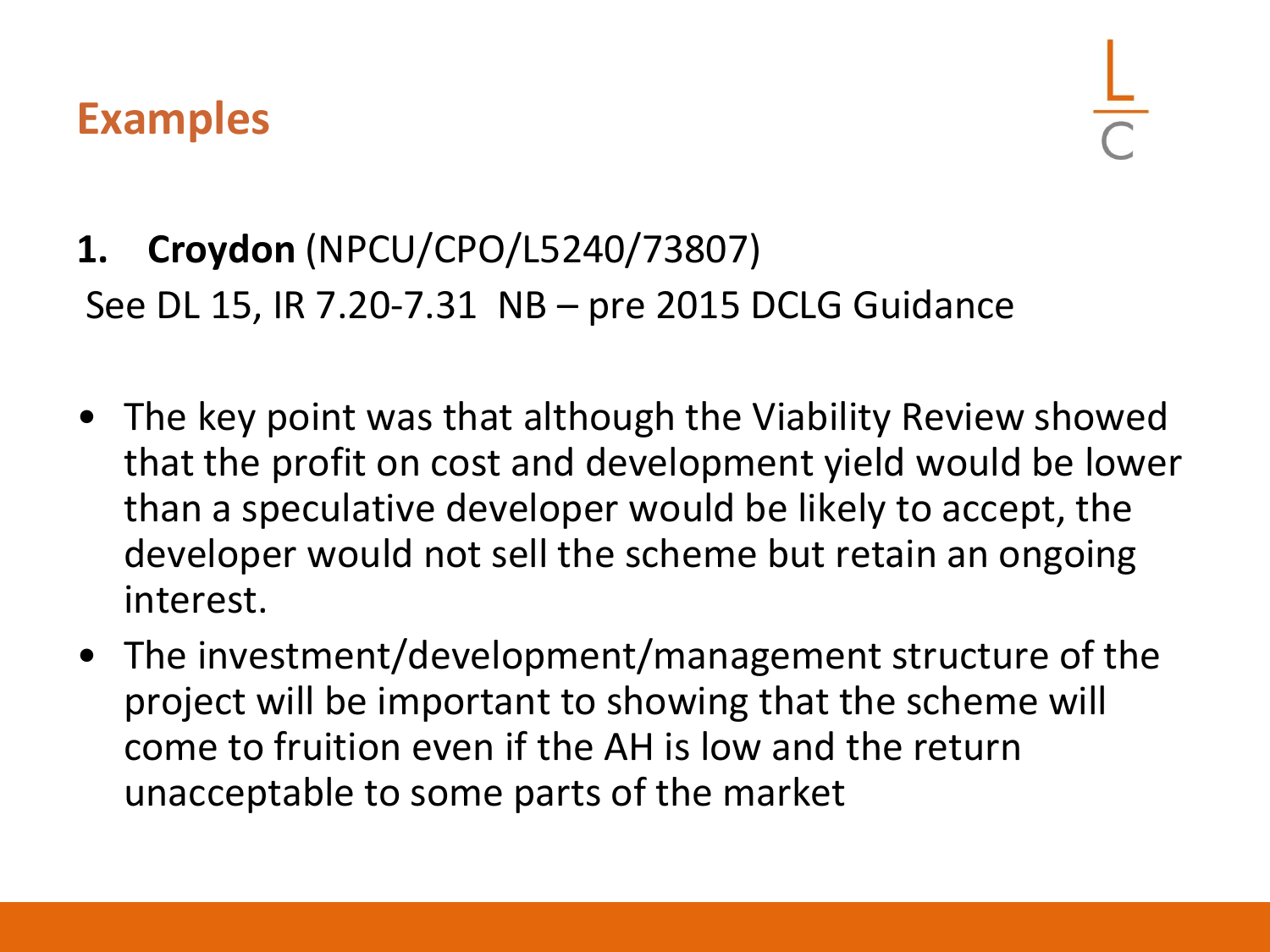#### **Examples**

#### 2. **Hounslow** (NPCU/CPO/F5540/74976) IR [8.33] to [8.66] Again, pre-2015 guidance

- At the application stage, FVA was negative
- By the time of the CPO inquiry, time had passed and the Inspector was prepared to take a different view (albeit in the absence of any real evidence)
- See also perhaps the **Ealing Broadway** CPO (pre 2015 guidance), (NPCU/CPO/A5270/74172), at IR [299]: despite viability FVA at the application stage showing marginal viability and evidence that might have worsened, the Inspector concluded that no evidence that the scheme would not be viable.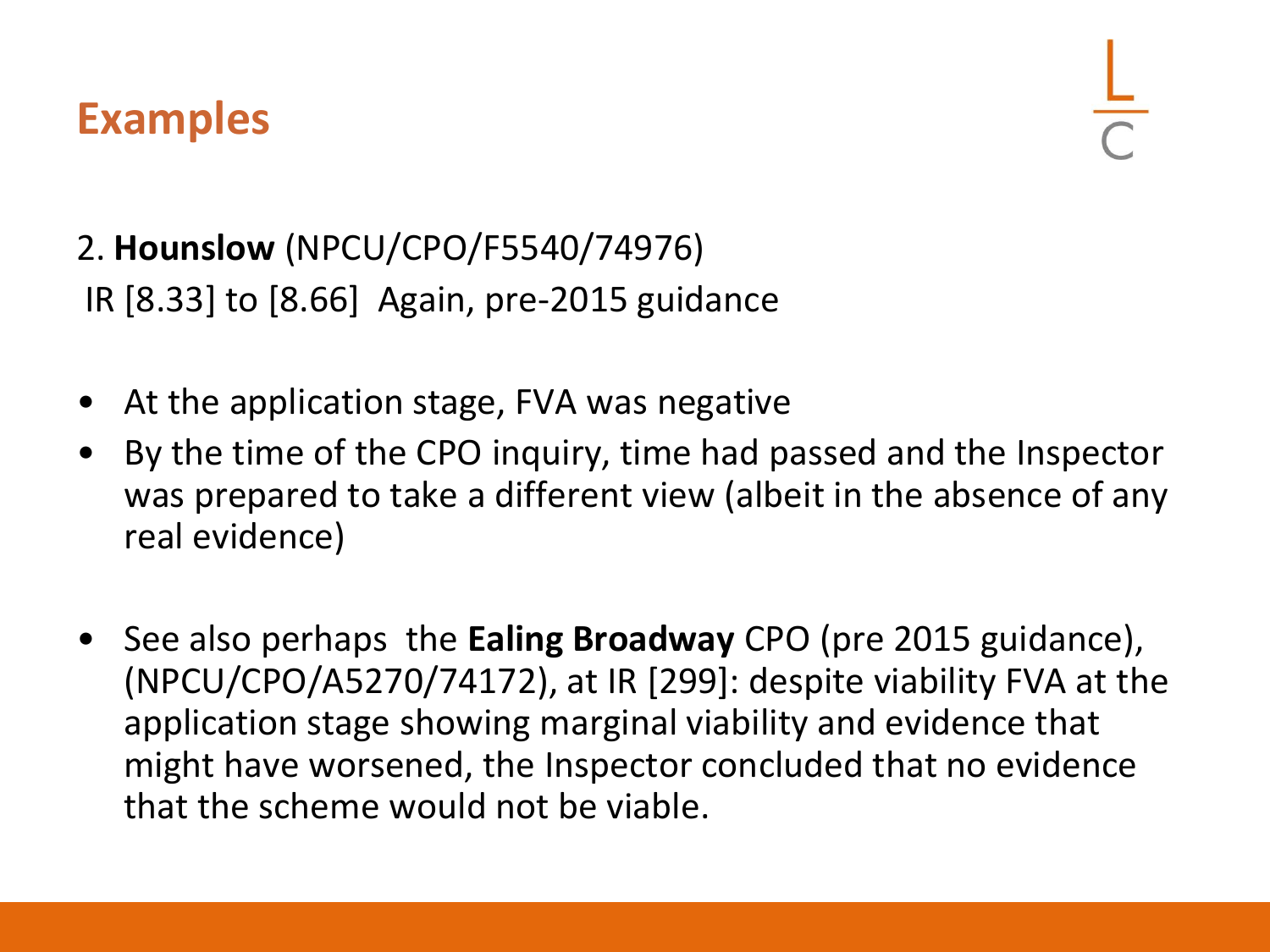### **Practical consequences**

- 1. Ensure FVA work at the application stage is prepared with one eye on the (likely) overall structure of the CPO DA, delivery and financial modelling; objectors: check the FVA and its assumptions (easier at the pl application stage)
- 2. Ensure the legal relationship between the parties is established with full regard the information duties of the public bodies in mind: at application stage/committee stage/CPO resolution stage
- 3. Use external assessors for FV at the AH and scheme stages, agreed in PPA or in the DA
- 4. Test whether the Scheme is likely to be the final version or whether there is scope for objectors to argue that a range of alternative scenarios would be enabled by the CPO (the *Argos/*stalking horse point)
- 5. Limit the DA's financial conditions to those strictly necessary; perhaps use property or alternative investment based stipulations rather than a series of conditions/stipulations which might be susceptible to market and other changes: see the discussion on viability changes in the recent CPO challenge case, *Archway* [2015] EWHC 794.
- *6. Never* promote the CPO together in front of the Secretary of State, together with the planning application for the scheme – see the *Orchard Wharf/Grafton* case; the FV implications of the AH for instance cannot be kept as confidential by the Inspectorate as at the LPA level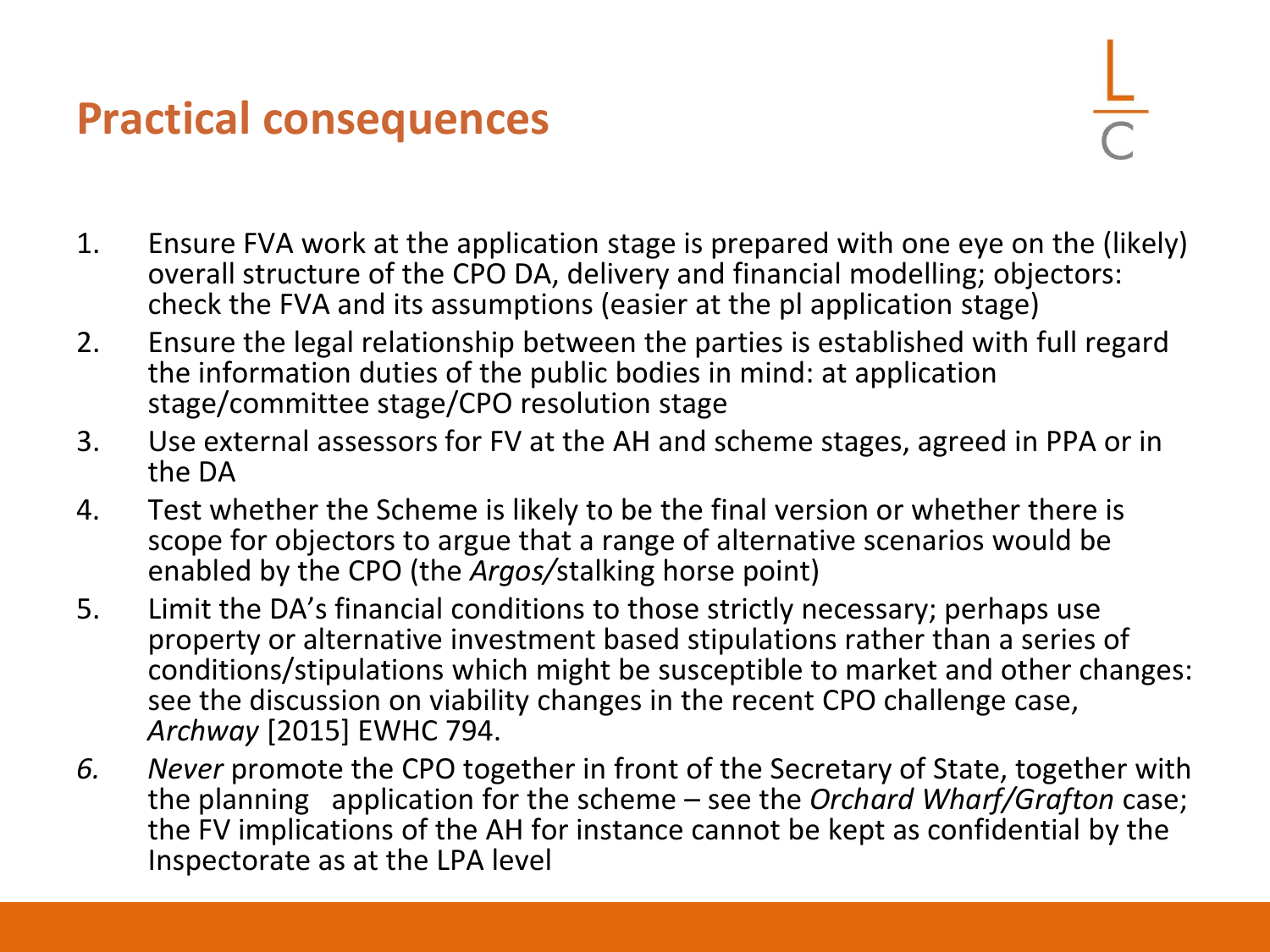## **Practical consequences**

- 7. Focus on the new DCLG guidance:
- "Substantive information" as to the sources of funding: DA; funding and track record of developer partner;
- "The basis on which the … underwriting is to be made": conditionality in the DA/Indemnity Agreement. If there are major conditions, stress-test these for obvious points that might be evident even without the full disclosure of the DA/IA
- "Funding should generally be available now": again, the issue comes down in private JV cases to the funding arrangements/conditions, and in public sectors funding to security of grant/funding, conditionality and satisfaction of Central Government lending requirements